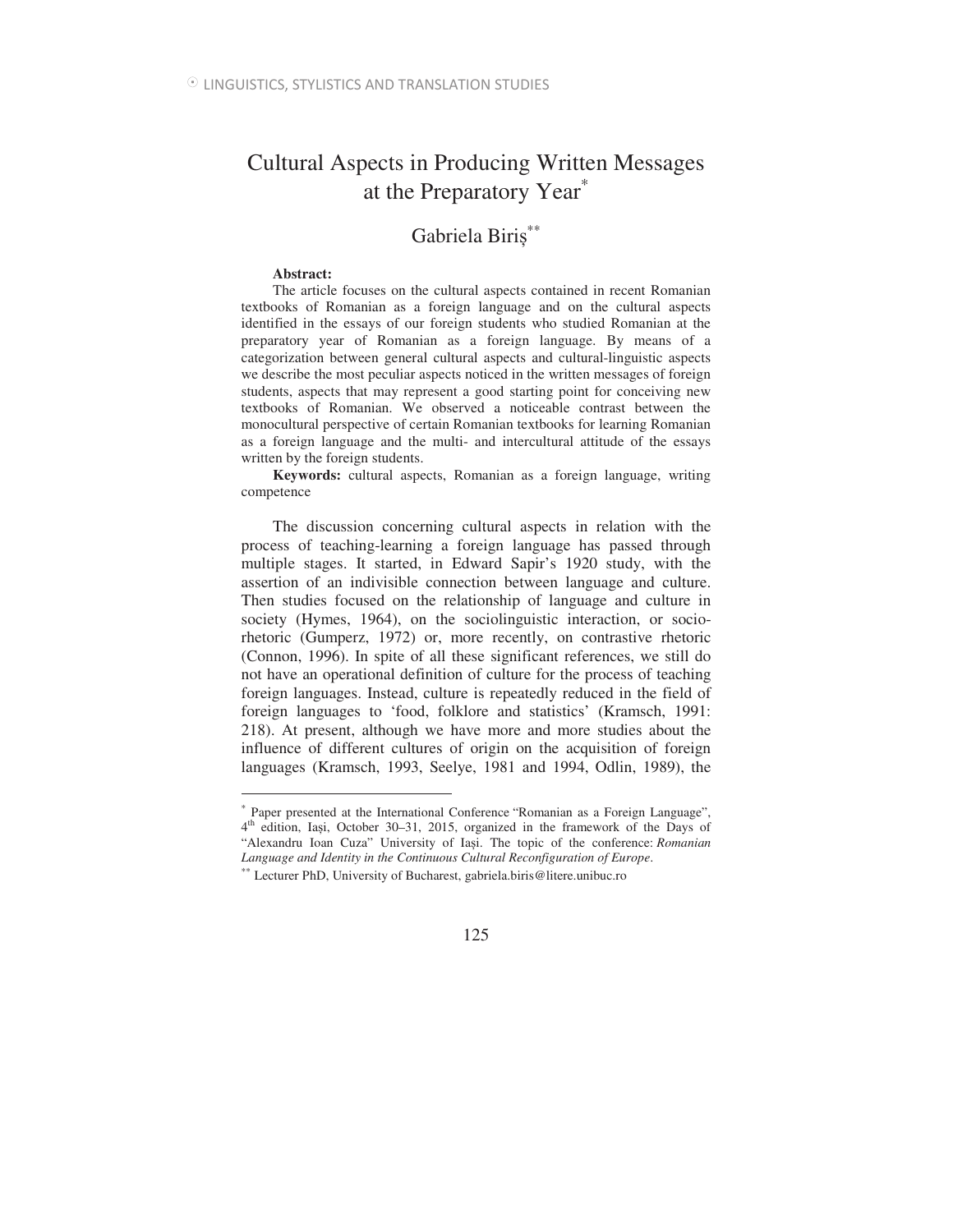field is open to reflection and theoretical and systematic approaches. Generally, researchers plead for teaching cultural contents in a systematic, well-structured way (Lessard-Clouston, 1998). Romanian studies are following this direction of research (Muscan, 2002).

Our article proposes a twofold analysis; firstly, of the cultural contents identified in recent textbooks of Romanian as a foreign language, and secondly, of the cultural aspects observed in the written messages and essays of foreign students enrolled in the preparatory year of Romanian as a foreign language.

## **Cultural aspects: definition, categorization, didactic role**

For a clear delineation of the subject, a rather weak dichotomist, categorization between **general cultural aspects** and **cultural-linguistic aspects** is proposed. In the first category, we include rules of social organization, personal space, self-image elements and opinions about the world, value systems, beliefs, superstitions and habits. In the second category, we consider the speech acts, the rhetoric rules for organizing a text, verbal politeness, stylistic aspects, pragmatic characteristics, phraseology and paremiological elements.

The categorization of contents with cultural character is hard to be done because of the diversity of numerous aspects shared between more disciplines: anthropology, ethnolinguistics, psychology, pragmatics, etc., and this is the reason why we do not attempt to cover all the aspects that may be categorized.

Through analyzing cultural aspects of writing messages in Romanian as a foreign language, we can identify topics of interest for developing competences in writing and speaking. Simultaneously we can identify 'obstacles' that the cultures of origin raise in learning Romanian. The greater the difference between the cultures of origin geographically, the more numerous the cultural aspects involved in developing the writing competences.

In a globalised world on the topic of cultural contents we should probably begin with establishing a methodology for improving the acquisition of foreign languages. It is obvious that the students will speak and write with pleasure about topics they are interested in or passionate or about topics in vogue. On the other hand, the element of novelty, brought by the functional curriculum, consists of organizing the didactic sequences around a pole of interest suggested by students and not by the teachers. Additionally, the functional curriculum is created and varies according to the cultural context of each country and the cultural backgrounds of the students.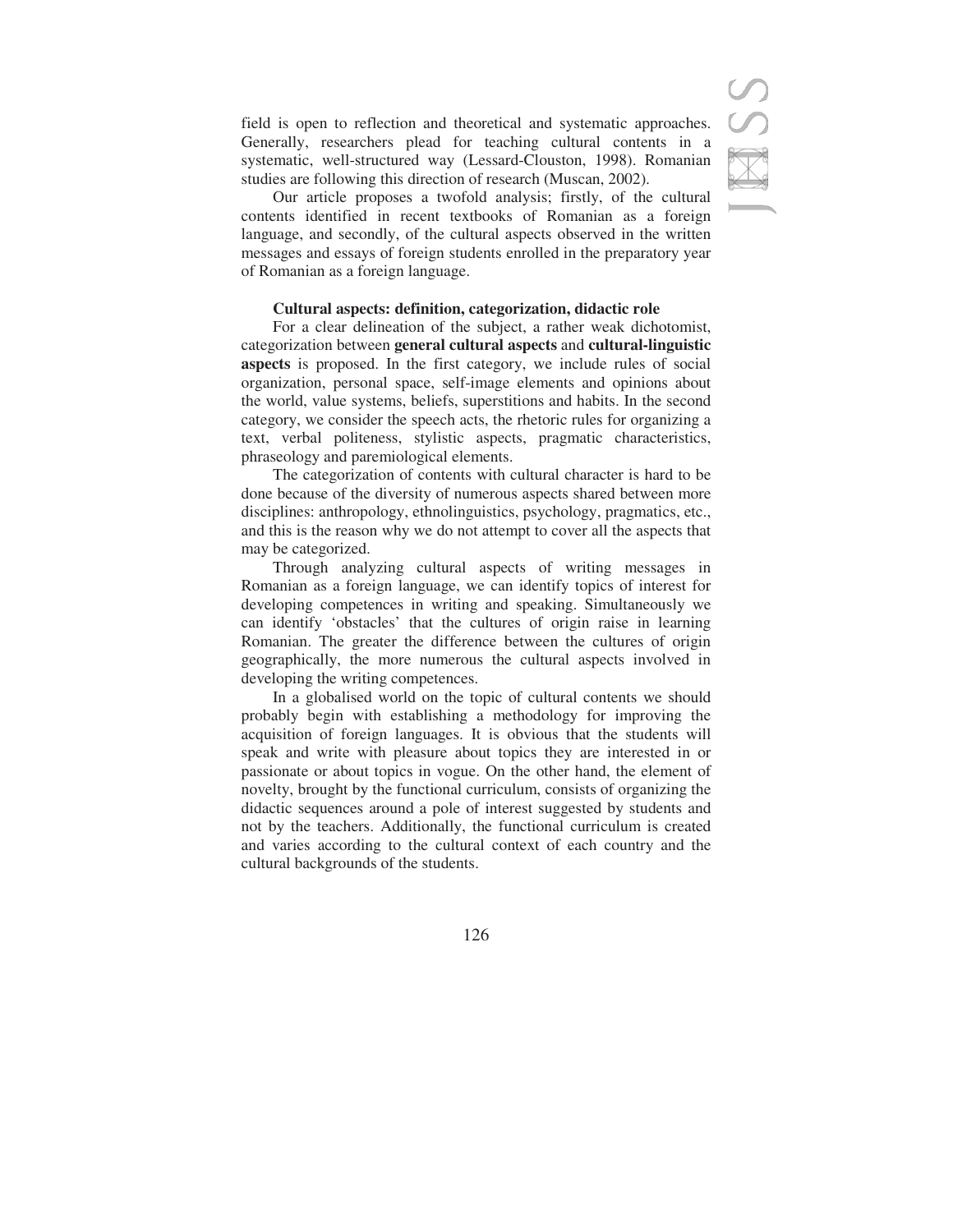The didactic role of cultural contents is considerable: writing or speaking about cultural themes enriches and stimulates intellectual curiosity, develops empathy and creativity. The students are encouraged to discover differences not just to reflect upon the new culture by being exposed to monoculture didactic materials.

## **Cultural aspects in Romanian as a foreign language textbooks**

The most recent textbooks for Romanian as a foreign language depict cultural aspects of general interest. The textbook coordinated by Elena Platon (2012) chooses important figures for Romanian movies the director Nae Caranfil, touristic sights - Sinaia and Peles Castle, Constanta and The Black Sea, Bucovina and Voronet Monastery, Maramureș region, Bran Castle, Cheile Turzii, etc., Romanian cuisine, Romanian athletes - Nadia Comăneci, Diana Chelaru, Gabriela Szabo, Romanian actors – Alexandra Maria Lara, cultural, historical and scientific figures – Nicolae Paulescu, Constantin Brâncusi, Aurel Vlaicu, Vlad Țepeș, Mircea Eliade, George Enescu, customs and traditions – *mr1ior* etc., for portraying a cultural profile of Romania. Although the monoculture perspective is dominant: factual fragments, self-images, general information for presenting ourselves in front of foreigners, there is also present an opening to interculturality. Romanian cuisine is approached by comparing Romanian with Asian or Mediterranean cuisine. The textbook coordinated by Liana Pop (A*utodidact*, 2008) includes in *Contents* a series of cultural competences: the map of Romania, Romanian currency, Romanian family names, climate, tourist information, etc. (2008: 85). The textbook of Daniela Kohn (Puls, 2009) is written from a multicultural pragmatic perspective and chooses elements of Romanian cuisine (The Christmas meal), seasonal traditions (Christmas), tourist sights (Biserica Neagră, Bran Castle, Masa tăcerii), festivals (Gărâna) and destinations for leisure, subordinating the teaching of cultural contents to the acquisition of language. All these textbooks abandon the old perspective of textbooks for Romanian as a foreign language in which the self-images were full of stereotypes and clichés, of exclusively positive aspects of 'high' culture, presented many times by means of literary texts.

The present trend is to deal with linguistic contents together with the cultural aspects. This point of view is reflected in the titles of recent books: Boman Rodica (1995) – *Discover Romanian. An Introduction to the language and culture, Gheorghe Doca (2001) – Cultură și civilizație româneasc în dialoguri bilingve/ Romanian culture and civilization in bilingual dialogues*, Otilia Hedean (2008) – *Bun venit în România! Manual de limb român i de orientare cultural pentru strini/*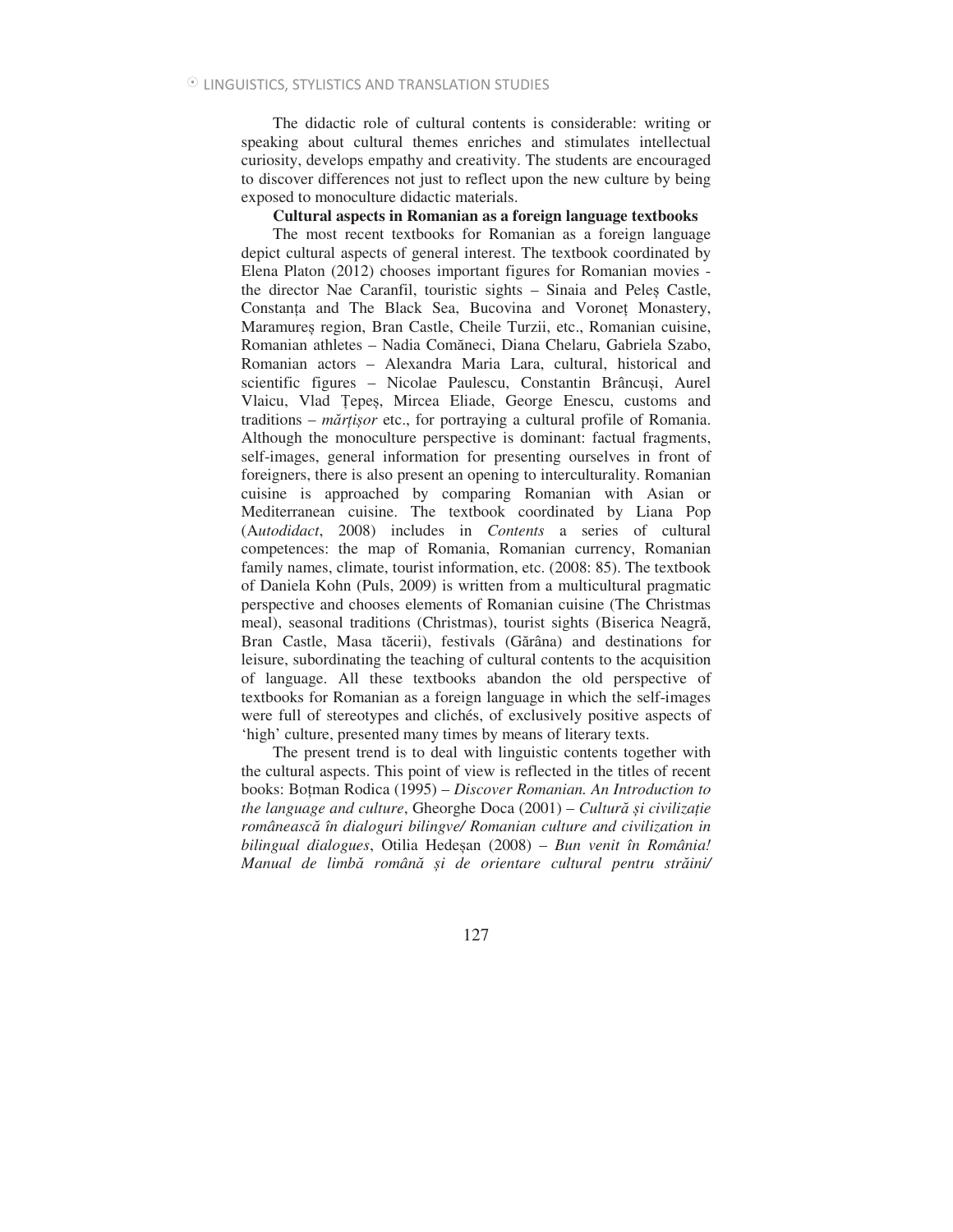*Welcome to Romania! Textbook of Romanian and cultural orientation for foreigners*.

## **Writing messages in the preparatory year**

The competence of writing in a native language is learned and transmitted culturally as a set of practices through an instructional process that requires multiple exercises and experience.Developing the competence of writing in a foreign language begins as a mechanical process, formal and mimetic, becoming a complex act over the course of learning. The simple translation from the native language gradually gives room to creativity. It is obvious that writing does not refer only to the proper act of writing but also to complex thinking acts, linguistic codification and composition. Kaplan (1966) was the first researcher who observed that the cultural and linguistic backgrounds determine the principles of organizing a discourse as a reflection of culture and native language.

During years of teaching Romanian as a foreign language, we have identified, in students' written messages, a series of characteristics that belong to both the cultural context of the students origin', as well as to the new cultural environment in which they tried to integrate themselves. Students enrolled in the preparatory year have the advantage of learning Romanian by observing and reflecting on the new culture, through immersion in a Romanian environment, benefitting from direct experiences *in situ*. In their essays they use cultural aspects they note in stores, restaurants, society, adding to and contrasting with those elements from their own culture. The predominant aspects are the >visible' ones: cuisine, clothes, everyday products, etc., to the detriment of more profound aspects such as moral or life values, beliefs, ideals, etc. At the same time, we can make some generalizations regarding cultural characteristics that appear frequently in their essays exemplified in the following lines:

a. At the level of form: vertical aligned writing, symmetrical paragraphs of equal dimension, with a spatial distribution that imitates Chinese or Korean pictograms, or writing proper names, and starting sentenceswith low-case letters, in the case of Arab or Greek students;

b. At the level of topics: students choose to depict aspects of cultural differences, contrasts in clothing between Europe and the Middle East, social (and gender) behavior, mentalities, differences in cuisine;

c. At the level of ideas: students choose to emphasize ideological or historical and political aspects that are not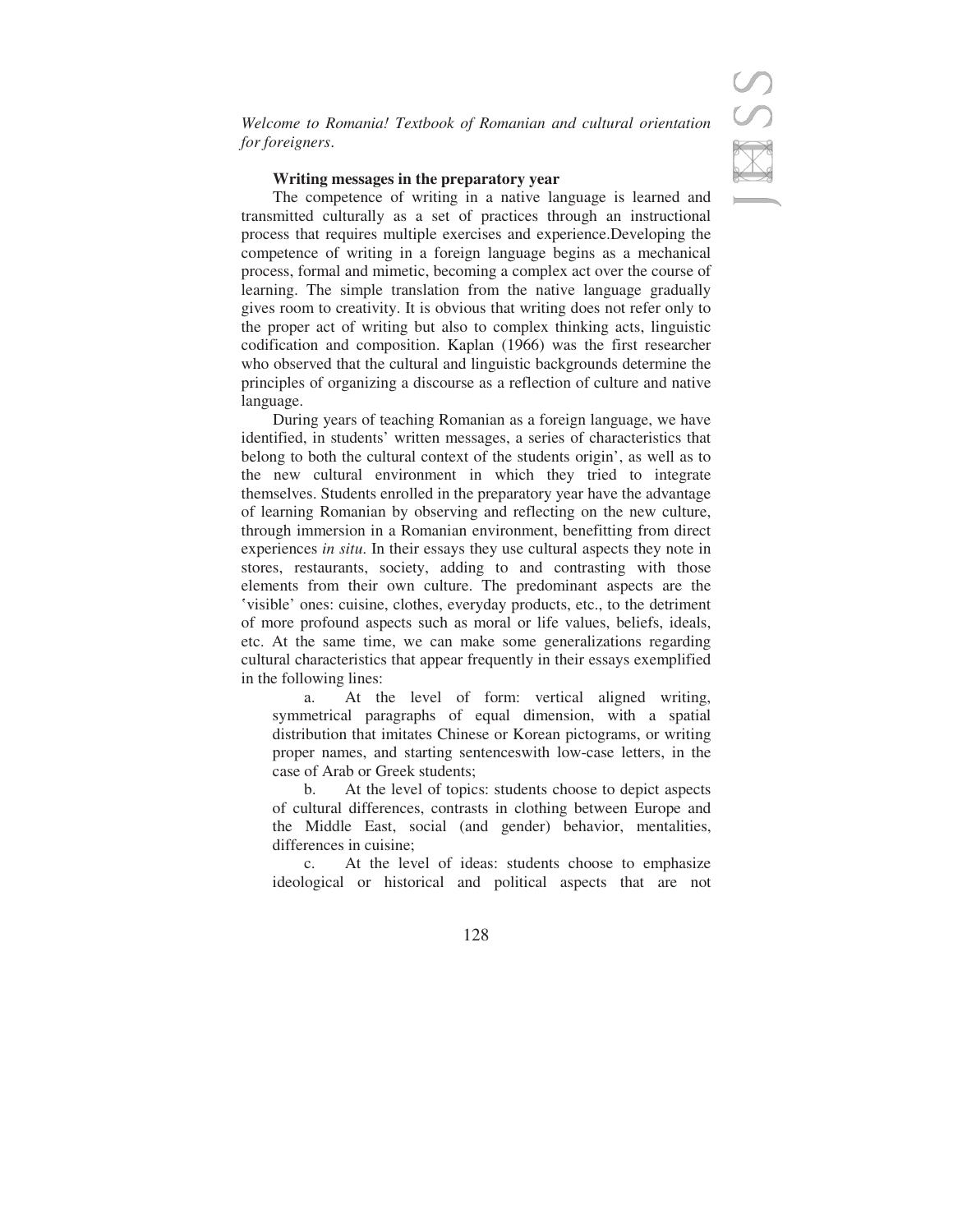universally accepted, but culturally formed in a certain geographical context.

For instance, in the papers of Asian students we can notice how much students appreciate the social (or professional) group, the value of cooperation and social hierarchy:

Studenților, în România, le place să vină târziu. Există câțiva studenți care întârzie zilnic. Dar în China nimeni nu ajunge târziu. Noi așteptăm profesorul și stăm jos înainte de curs/ In Romania students like to come late. There are students that are late every day. But in China noboby comes late. We wait for the teacher and sit before the course. (F., China)

Studenții în România sunt entuziasmați și curajoși. Ei îndrăznesc să spună opinia lor. Asta mă surprinde, dar este un aspect activ și inteligent și studentul poate să acumuleze cunoștințe repede la curs/ In Romania the students are enthusiastic and brave. They dare to state their opinion. This suprises me but it is an active and intelligent aspect and the student can accumulate knowledge fast on the course. (F., China)

The attitude towards smoking in public spaces or towards drinking alchohol is culturally determined:

Am observat multe diferente dintre oamenii din Zimbabwe și oamenii de aici. În România, fumatul este prea normal și acceptabil./ I noticed many differences between people from Zimbabwe and people from here. In Romania smoking is too common and acceptable. (V., Zimbabwe)

Cele mai multe fete folosesc make-up. Ele sunt elegante, dar le place igara. Sunt multe anunțuri cu fumatul interzis afară, dar stau de vorbă cu țigări. În China nu ne plac țigările, doar bărbaților, foarte puține femei fumează./ Many girls use make-up. They are elegant, but they like cigarettes. There are many notices which forbidsmoking but they still chat with cigarettes. (F., China)

Aici oamenii beau tradițional vin și țuică și multe beri./ Here, people traditionally drink wine, brandy and many beers. (P., Zimbabwe)

The students make frequent comparisons with the cuisine from their country of origin even when there are no significant differences:

Nu-mi place brânza în România. Când eu iau masa la restaurant întotdeauna este brânză pe masă. Brânza este foarte sărată pentru mine și în România nu este ceva picant. Vreau să mai stau în România, dar o să mănânc la KFC dacă mai stau, să iau ceva picant./ I do not like cheese in Romania. When I eat at the restaurant there is always cheese on the table. Cheese is too salted for me and there is nothing spicy. I want to stay longer in Romania but I'm going to eat at KFC if I stay longer in order to eat something spicy. (C., Coreea de Sud, South Korea?)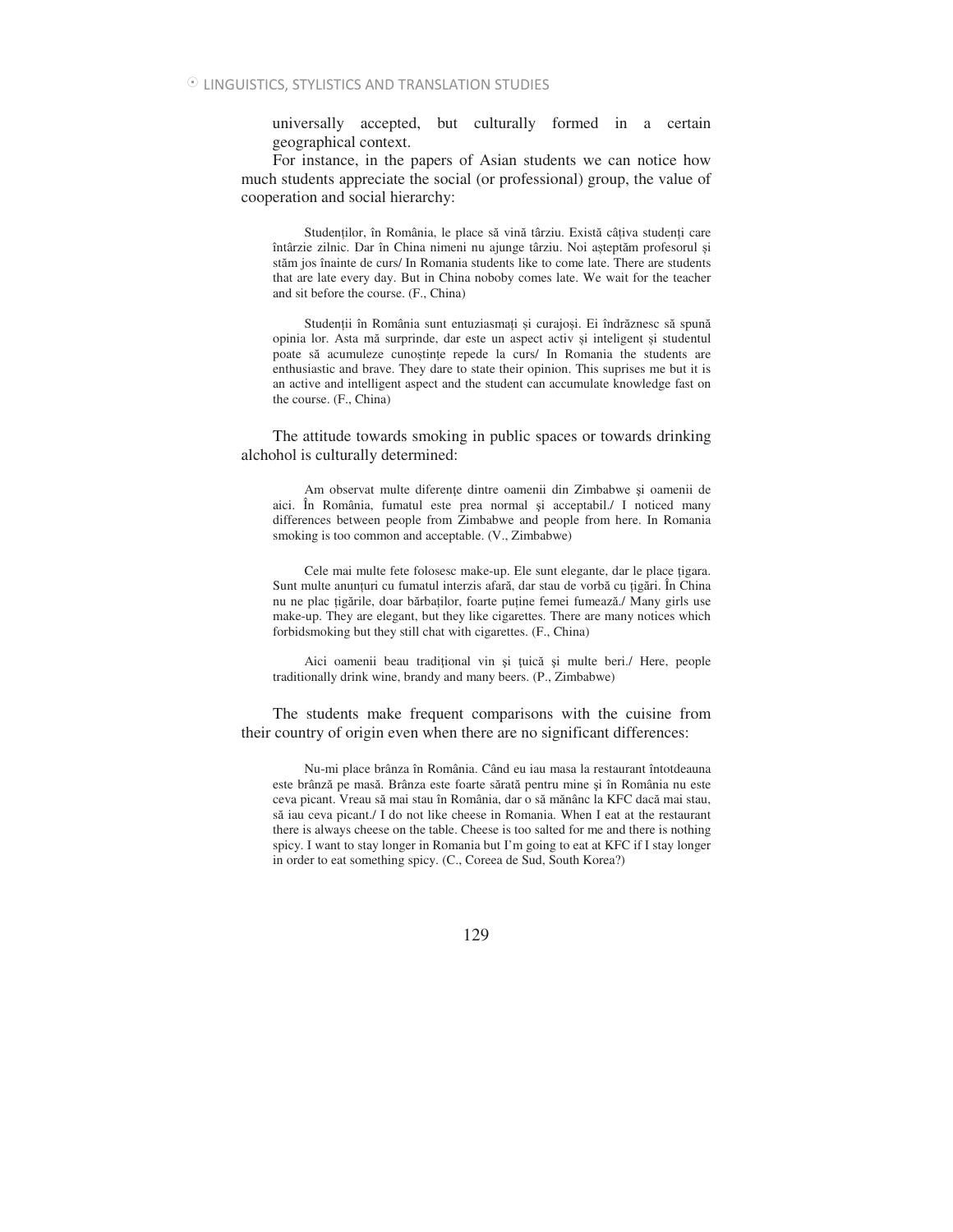Nu știu de ce românii fac ciorbă de burtă, nu e bine/ I do not know why the Romanians make soup from tripe, it is not ok. (A., Serbia)

Mâncarea aici e foarte bună. Au sarmale, ciorbă și supă și prăjituri la fel ca noi în Serbia./ The food in here is good. They have meat rolls, soups and cakes like us in Serbia. (M., Serbia)

Românii mănâncă mulți cartofi în fiecare zi, dar în China orezul și făina sunt importante./ The Romanians eat a lot of potatos every day but in China the rice and the flour are important. (F., China)

Expressing emotions and the social code in the public space trigger reflections on their own culture:

Românii se îmbrățișează și se sărută pe obraz când se întâlnesc. Dar în China noi dăm mâna cu celălalt, fără sărut pe obraz. Cred că chinezii sunt mai introvertii, nu sunt buni la exprimarea sentimentelor. The Romanians embrace and kiss one another on the cheek when they meet. But in China we shakehands without kissing on the cheek. I think that the Chinese are more introverted, they are not good at showing their feelings. (F., China)

The cultural meaning of colours in the social space generates irreconcilable contrasts:

Românii și chinezii sunt toți prietenoși și ospitalieri. Românilor le plac florile, preferă în special trandafirii albi. Ei cred că aceia simbolizează puritatea. Dar în China, florile albe și crizantemele galbene apar doar la înmormântări. Chinezii preferă roșu. Ei cred că acela simbolizează fericire și bucurie./ The Romanians and the Chinese are friendly and hospitable. The Romanians prefer especially white roses. They consider them a symbol of purity. But in China white flowers and yellow chrysanthemums appear only at funerals. The Chinese prefer red. They believe that red is a symbol of happiness and joy. (F., China)

The first messages written in the preparatory year include a series of lexical and semantic calques, sayings and metaphors from the native language used in the messages with no logical connection with the rest of the text or its main argument:

Casa mea este castelul meu. Când sunt acasă, sunt liniștită și în siguranță pentru că nicăieri nu este ca acasă. Familia este cel mai mare dar pentru o singură persoană. Familia este ceea ce ține o persoană în cele mai dificile momente. Casa este puternică atunci când este pace și iubire de pace. Mâncăm toți dintr-o farfurie./ My house is my castle. When I am at home I feel safe and peaceful because there is no place like home. Family is the biggest gift of a person. Family is the factor that supports a person in the most difficult moments. The house is strong when there is peace and peace loving. We all eat from one plate. (V., Bulgaria)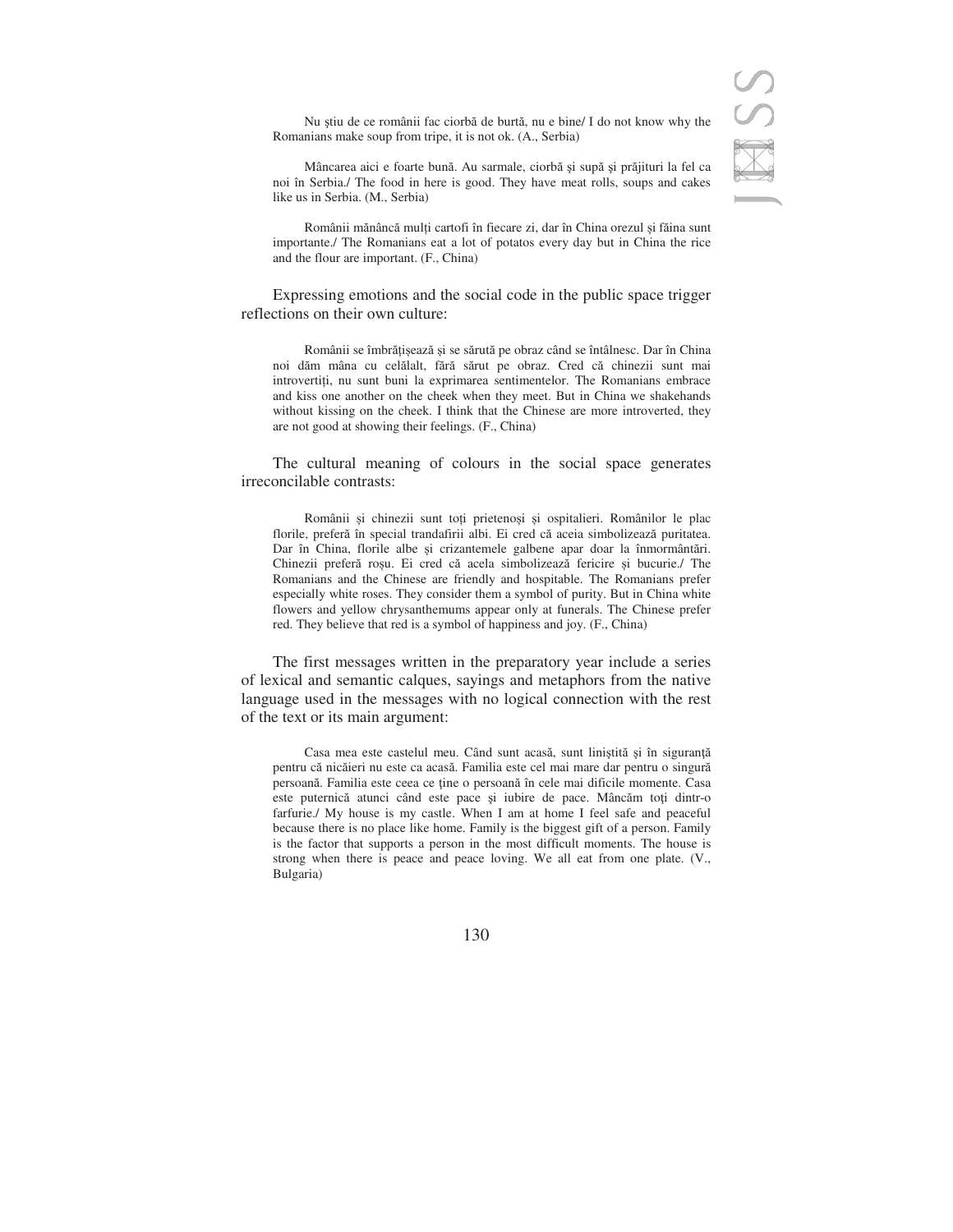The new cultural context in which the foreign students live imposes a series of set-phrases and stereotypes integrated in their written messages, together with set-phrases from the country of origin. A student from Korea, for instance, imagines a dialogue with a shopassistant in a mall in Bucharest that begins with 'Bine ai venit în magazinul nostru!', probably by a Korean model, and ends the dialogue with 'Introduce your pin code!' that she probably noted on the point-ofsale terminal cashier.

The above mentioned situations prove that the most difficult aspects to be integrated into written messages (but also into oral messages) are the socio-cultural aspects. The use of interjections to express emotions and feelings, the use of discourse markers and *embrayeurs* (e.g. the Romanian particles *p* $\check{a}$ *i*, *stii*, *iată*), the use of certain degrees of respect and politeness (e.g. through pronouns), expressions that accompany certain gestures (e.g. *a bate în lemn, Doamne ferete!*), are difficult to present through rules and descriptions in such textbooks, as certain elements require exposure to a real-life situational communication, which is hugely varied.

### **Conclusion**

There is a noticeable contrast between the monocultural perspective of certain Romanian textbooks for Romanian as a foreign language and the multi- and intercultural attitude noticeable in the essays written by the foreign students. Textbooks should be conceived and written using the disposition of students to reflect upon and internalize aspects of Romanian culture which are common with or different from their own culture and which they consider positive in the new culture they are experiencing.

From the perspective of the teaching process we should reflect more and try to provide a linguistically codified framework for cultural aspects of language learning: social distances, expressing emotions, life values and beliefs, etc. This is however a rather difficult and vast project, particularly in the absence of a clear methodology concerning teaching and assimilating cultural aspects. At the same time, we should not forget that the ability to tell stories, to transfer information, or the talent to observe and craft arguments, belong to the native qualities of each student (Myles, 2002) and it is difficult to reproduce and refine them in the process of acquiring a foreign language. Keeping an optimistic note, at the end of this article we plead for extended studies on the topic in order to formulate rules and principles for teaching cultural content by means oflanguage learning. If this requirement is not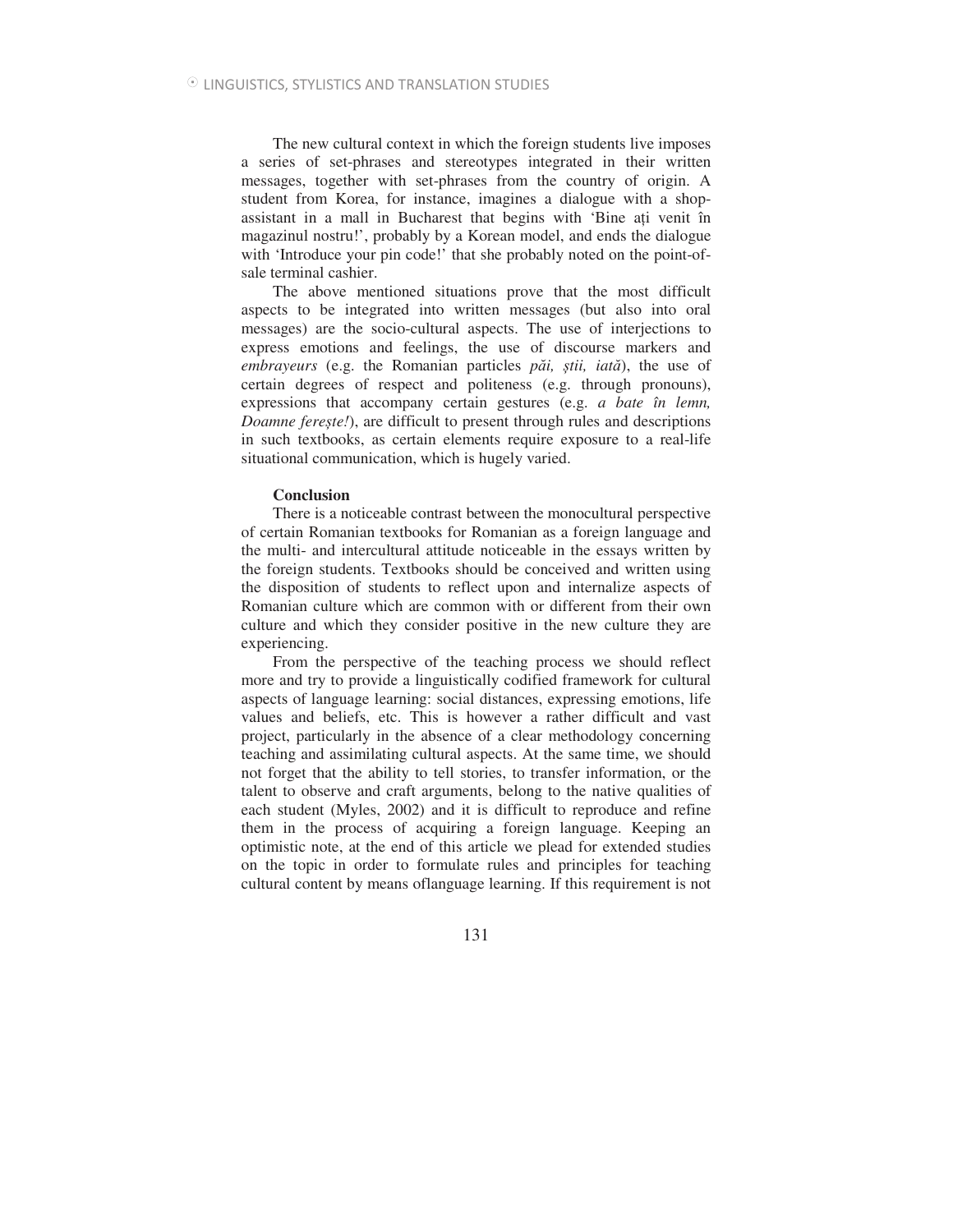accomplished, we shall be in the situation of using the Romanian expression 'Doamne fereste!/ May God protect us!' in the most inappropriate contexts, as some of our students did.

### **REFERENCES:**

Boman, Rodica, *Discover Romanian. An introduction to the language and culture*, Ohio State University Press, 1995.

Byram, M. Morgan, C., *Teaching and learning language and culture*, Clevedon, Avon, Multilingual Matters, 1994.

Connon, Ulla M., *Contrastive Rhetoric: Criss-Cultural Aspects of Second Language Writing*, Cambridge, Cambridge University Press, 1996.

Crawford Lange, L. M. și Lange, D., *Integrating language and culture: How to do it*, in "Theory into Practice", 26, (4)/1987, p. 258–266.

Doca, Gheorghe, *Cultur -i civilizaie româneasc în dialoguri bilingve*, București, Fundația Culturală Română, 2001.

Gumperz, John J.; Hymes, Dell (eds.), *Directions in Sociolinguistics: The Ethnography of Communication,* New York, Holt, Reinhart & Winston, 1972.

Hedeșan, Otilia, Bun venit în România! Manual de limba română și de *orientare cultural pentru strini*, Timioara, Imprimeria Mirton, 2008.

Hymes, D. H., *Foundations in sociolinguistics: An ethnographic approach*, Philadelphia, University of Pennsylvania Press, 1974.

Kaplan, R. B., *Cultural thought patterns in inter-cultural education*, in "Language Learning Journal of Applied Linguistics", 1966, 16, p. 1–20.

Kramsch, C. J., *Foreign language textbooks' construction of foreign reality*, in "The Canadian Modern Language Review", 1987, 44, (1), p. 95–119.

Kramsch, C., *Culture in language learning: A view from the United States*, in K. de Bot, R. B. Ginsberg și C. Kramsch (Eds.), "Foreign language research in cross-cultural perspective", Amsterdam, John Benjamins Publishing Company, 1991a, p. 217–240.

Kramsch, C., *The order of discourse in language teaching*, in B. F. Freed (Ed.), "Foreign language acquisition research and the classroom", Lexington, MA, D.C. Heath and Company, 1991b, p. 191–204.

Kramsch, C., *Context and culture in language teaching*, New York, Oxford University Press, 1993.

Kramsch, C., *Redefining literacy in a foreign language*, Unterrichtspraxis, 27, (1)/1994, p. 28–38.

Lessard-Clouston, M., *Towards an Understanding of Culture in L2/FL Education*, in Ronko, K.G. (ed.) "Studies in English", 1997, 25, Japan, Kwansei Gakuin University Press, p. 131–150.

Muscan, Maria Elena, *Comunicarea intercultural -i transferul cultural în procesul de învare a unei limbi strine*, in "Ovidius University Annals of Philology", volume XIII/ 2002, p. 159–169.